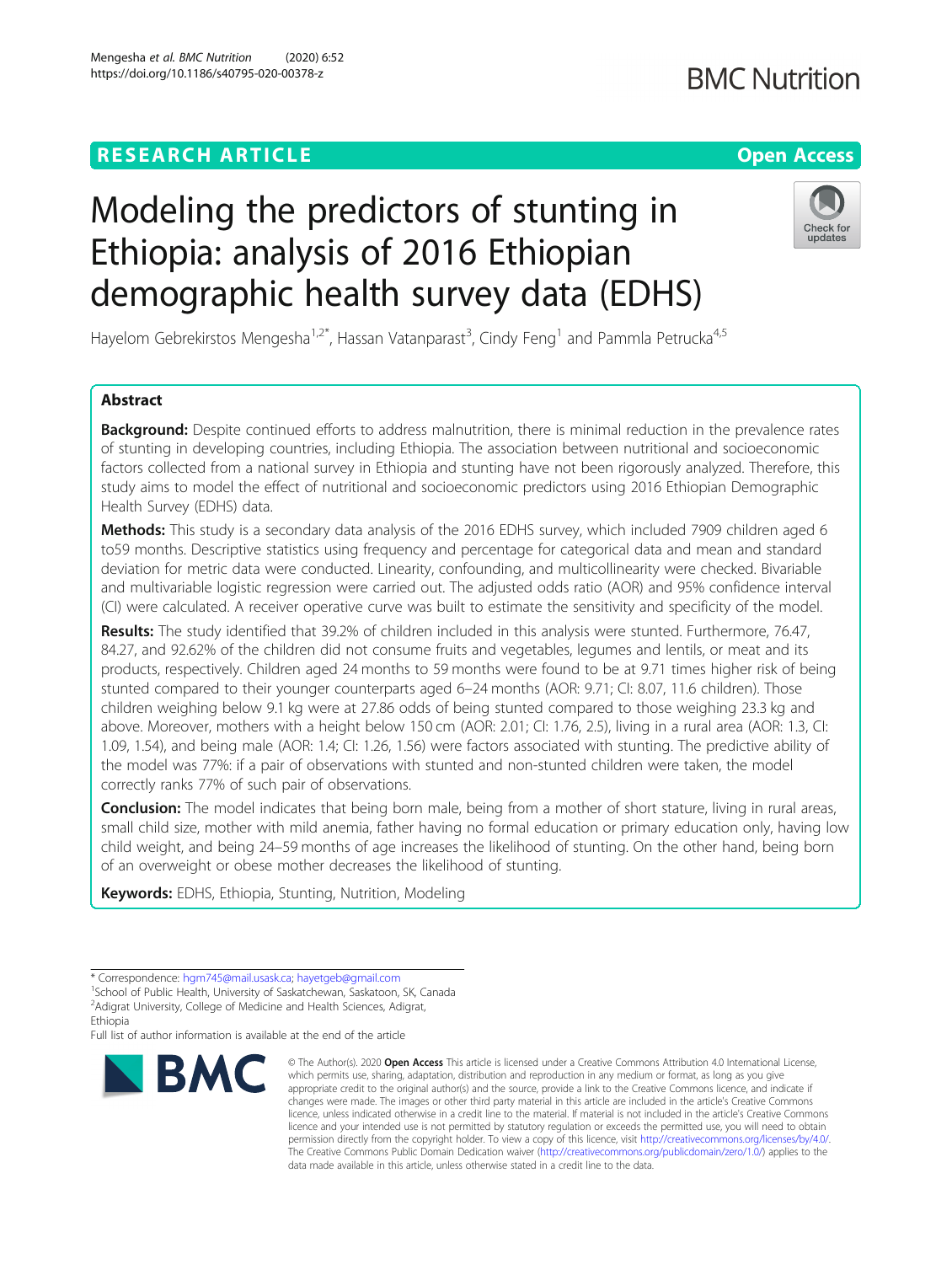### Background

Nutrition in children, compared to other populations, is critical because childhood is an intense period of mental, physical, and cognitive growth and is highly predictive of future health. Childhood nutrition also reflects long- and short-term negative health consequences, such as reduced economic potential, delayed cognitive development, and educational achievement, along with the increased risk of metabolic syndrome and poor birth outcomes [[1](#page-9-0)–[6](#page-9-0)]. However, macronutrient and micronutrient deficiencies are common during childhood [[7\]](#page-9-0) with stunting, wasting, and underweight being the most common nutritional problems affecting millions of children worldwide [[8\]](#page-9-0). According to World Health Organization (WHO) definition, children with height-to-age z-score below minus two standard definition (−2SD) from the median WHO reference population are stunted and those below -3SD are considered to be severely stunted [[9\]](#page-9-0). Chronic malnutrition is highly linked to a lack of adequate nutrient intake during the most critical periods of growth and develop-ment of children (i.e. first one thousand days) [\[10\]](#page-10-0).

Stunting is a global nutritional challenge that disproportionately affects developing nations [[8\]](#page-9-0). It affects 151 million children worldwide, with over 94% of these cases occurring in Asia and Sub-Saharan Africa (SSA) [\[8](#page-9-0)]. According to the 2016 Ethiopian Demographic Health Survey [EDHS], the prevalence of stunting is 38% [\[11](#page-10-0)]. However, not only is the burden of stunting significant, but it has proven to be resistant to resolution showing slow reduction and a nearly constant rate in Ethiopia between 2016 and 2019 [\[12](#page-10-0)]. This high prevalence of stunting has far-reaching implications at the individual, community, societal, and national levels.

The factors associated with stunting are diverse and vary across different geographic, ethnic, and social settings and sectors of societies [\[13](#page-10-0)–[27\]](#page-10-0). A systematic review and meta-analysis of 21 studies in Africa found that the predictors of stunting were complementary feeding practices, maternal under-nutrition, household food in-security, economic growth, and maternal education, [\[13](#page-10-0)]. In Ethiopia, studies identified different risk factors associated with stunting [\[14](#page-10-0)–[17\]](#page-10-0).

A study in northern Ethiopia found that being female, belonging to the age group of 25 to 59 months, having a birth weight of < 2.5 kg, lacking antenatal visits, and mistiming of complementary feeding initiation were positively associated with childhood stunting; whereas increasing educational status of the mother showed negative association [[14](#page-10-0)]. However, another study in northeast Ethiopia identified the factors associated with stunting as being male, increasing age, large family size, poor wealth status, illiterate mother, leftover food, living in a rural area, and experiencing less frequent feedings [[15\]](#page-10-0). In addition, a study in northwest Ethiopia revealed that increased age of the child, and family size of six and above were positively associated with stunting, while fathers with secondary school education, farmers as household heads, and self-employed parents as household head were found to be preventive factors [[16\]](#page-10-0). A rigorous analysis of the 2011 EDHS [[28\]](#page-10-0) did not include nutritional factors and the predictors that might vary through time [[19](#page-10-0)]. Most studies respecting stunting are cross-sectional with small sample sizes and in specific localities, which is limiting in fully understanding the breadth and complexity of this issue. Therefore, the aim of this study is to determine the predictors associated with stunting in children of 6 months to 59 months using 2016 EDHS data and a best fit model in order to inform national efforts being made to address stunting syndrome in Ethiopia.

#### **Methods**

#### Participants, study setting and procedures

The data from 2016 EDHS was collected from January 2016 to June 2016 in nine geographic regions and two administrative cities of Ethiopia. The survey collects data on demographic and health indicators of all household members with specific emphasis on maternal and child health issues. The sampling frame is based on the Ethiopian Population and Housing Census conducted by the Central Statistical Agency in 2007. The sampling frame is a complete list of 84,915 Enumeration Areas (EA), with each EA comprised of 181 households. Sampling was stratified and conducted at two levels. Each region was stratified into urban and rural, producing 21 strata. Sample EA were selected independently from each stratum in two stages by using proportional allocation and implicit stratification.

Accordingly, in the first stage, 202 in urban areas and 443 in rural areas(a total of 645 EAs) were selected with probability proportional to EA size (based on the 2007 Population and Housing Census) and with independent selection in each sampling stratum. In the second stage of selection, a fixed number of 28 households with an equal probability of systematic selection from the newly created list of households per cluster were selected. Detailed sampling procedures and household selection are found elsewhere [\[11](#page-10-0)].

### Data collection tool

Five questionnaires were utilized in the 2016 EDHS - the Household Questionnaire, the Woman's Questionnaire, the Man's Questionnaire, the Biomarker Questionnaire, and the Health Facility Questionnaire. All the five questionnaires are presented as an appendix in EDHS 2016 publication [[11\]](#page-10-0). The questionnaires were developed in conjunction with the Demographic Health Survey (DHS), which are customized to an Ethiopian context.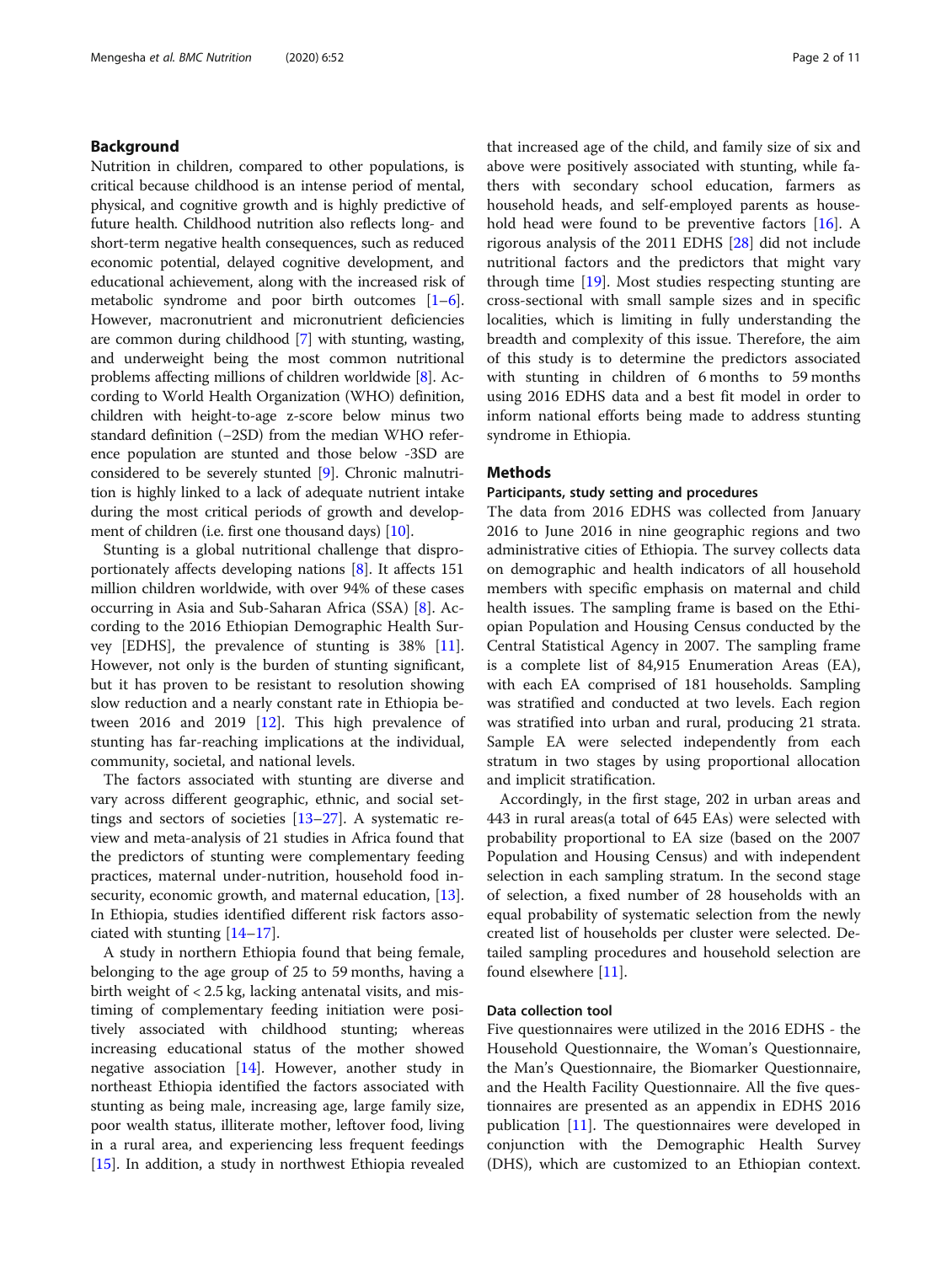Since the DHS recodes the original data into different databases, in this study, we used the children's recode with the intention to focus our study on children aged 6 to 59 months.

The children's recode contained data mainly about the households' sociodemographic and other attributes of the children, mothers/caretakers/primary guardians, and fathers/husbands, as well as nutritional, environmental, and health service-related characteristics.

# Study variables

In this study, relevant variables were selected based on previous literature reviews, subject matter knowledge, and the objective of the study, which was determining a best fit model of the nutritional and background factors associated with stunting. For model building, to determine factors associated with stunting, the maximum model was specified by considering a thoughtful causal diagram, reducing the number of predictor variables based on descriptive statistics, conducting correlations analysis to remove highly correlated variables, and creation of indices for select variables and conducting bivariable analysis. In addition, variables with more than 15% missing values were only described and not included in model building, the effect of continuous variables was also examined, and continuous predictors were tested for linearity.

Based on the above screening procedure, from the sociodemographic and maternal characteristics education of both husband/partner, respondent/ mother highest level of education, age of mother both in a continuous and grouped form, wealth index, residence, sex of child, time to get drinking water, and maternal body mass index  $(BMI(kg/m^2))$ , weight(kg), and height(cm) and anemia. Lightweight SECA with a digital screen designed and manufactured under the guidance of UNICEF motherinfant scales were used to measure weight. A Shorr measuring board was used to measure height of children. Children younger than 24 months were measured for height while lying down, and older children were measured while standing.

Anemia was measured in terms of hemoglobin level in grams/deciliter. Anemia in children is categorized as follows:

- 1. Non-anemic: Number of children whose hemoglobin count is 11 g per deciliter (g/dl) or higher.
- 2. Mild anemia: Number of children whose hemoglobin count is between 10.0 and 10.9 g per deciliter (g/dl).
- 3. Moderate anemia: Number of children whose hemoglobin count is between 7.0 and 9.9 g per deciliter (g/dl).

4. Severe anemia: Number of children whose hemoglobin count is less than 7.0 g per deciliter  $(g/dl)$ .

Details of data collection procedure on the measurement of blood hemoglobin and anemia categorization for children and women are presented in EDHS 2016  $[11]$  $[11]$ .

Child size is the mother's subjective estimate of baby's size at the time of birth in the 5 years before the survey. By Percent distribution of births by the size of baby at birth, child size is classified into: very small, smaller than average, average, larger and don't know/missing. This estimate was obtained because birth weight is unknown for most (86%) newborns in Ethiopia [\[11\]](#page-10-0).

Education was categorized into no education, primary, secondary, and tertiary. Age of the respondents was initially categorized primarily into seven 5-year groups, but, during analysis, it was re-categorized into four groups (15–19, 20–29, 30–39, 40–49).

The wealth index indicates a composite measure of a household's cumulative living standard. It is calculated using easy-to-collect data on a household's ownership of selected assets, such as televisions and bicycles, materials used for housing construction; and types of water access and sanitation facilities. Wealth index was classified into five groups: poorest, poorer, middle, richer, and richest [[11\]](#page-10-0). However, for the sake of analysis, wealth was recategorized into 3 groups: poor, average, and rich. The details of construction are attached as supplementary material (S1).

Time to get drinking (potable) water was in a continuous form but categorized into less than 30 min or above or equal to 30 min walk. The details of EDHS variables code, including the transformations we made in this study and other details were explained as supplement file.

Regarding the dietary intake of children, the data was based on a 24-h recall (day and night before the interview) by the mother who was asked if she had a child living with her who was born after 2014. If her response was affirmative, the mother was asked if she gave the child certain food group selections. Based on this response, we created five groups according to WHO indicators [\[29\]](#page-10-0) which included: Fruits and vegetables; Grains, roots and tubers; Legumes and lentils; Dairy products; Meat and its products. Table [1](#page-3-0) shows the details of categorization and is attached as a supplement file.

#### Data management and analysis

Data were cleaned and analyzed in SAS™ 9.4. Categorical variables were described using frequency and percentages. For continuous variables, mean and standard deviation (SD) were used. Cross-tabulations between some predictor and outcome variables were conducted to check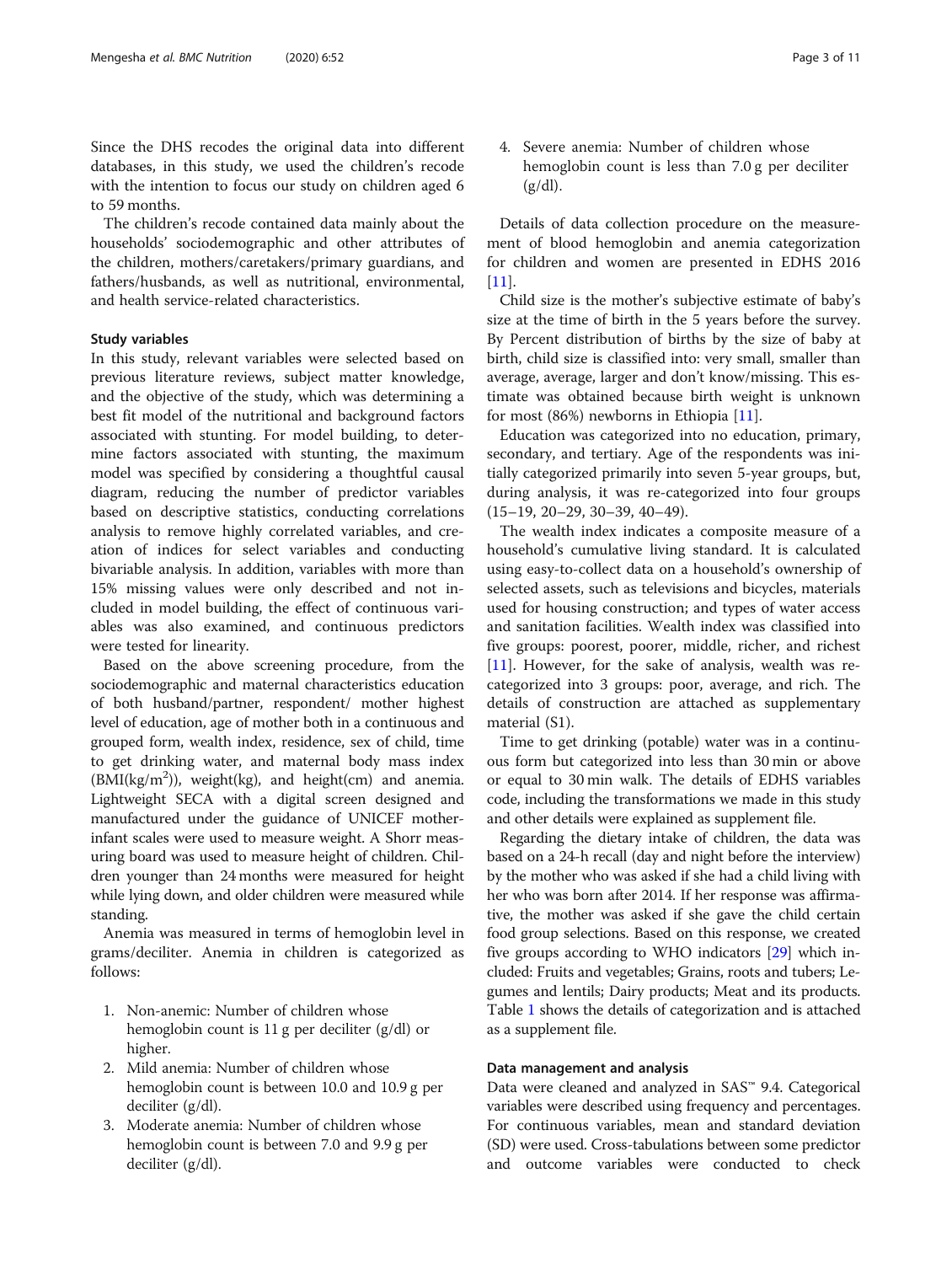<span id="page-3-0"></span>Table 1 Sociodemographic and economic characteristics of

| households ( $N = 7909$ )                 |           |       |
|-------------------------------------------|-----------|-------|
| Variable                                  | Frequency | %     |
| Age of mother at delivery                 |           |       |
| $15 - 19$                                 | 240       | 3.03  |
| $20 - 29$                                 | 3933      | 49.73 |
| $30 - 39$                                 | 3065      | 38.75 |
| $40 - 49$                                 | 671       | 8.48  |
| Time to access clean water ( $n = 6503$ ) |           |       |
| $<$ 30 min                                | 3748      | 57.63 |
| $\geq$ 30 min                             | 2755      | 42.37 |
| Missing                                   | 1406      |       |
| Paternal educational attainment           |           |       |
| No education                              | 3592      | 48.21 |
| Primary only                              | 2484      | 33.34 |
| Secondary                                 | 754       | 10.20 |
| Tertiary                                  | 564       | 7.63  |
| Age child(in months)                      |           |       |
| 6 to 24                                   | 2919      | 36.91 |
| $>$ 24 to 59                              | 4990      | 63.09 |
| Residence                                 |           |       |
| Urban                                     | 1452      | 18.36 |
| Rural                                     | 6457      | 81.64 |
| Maternal educational attainment           |           |       |
| No education                              | 5092      | 64.38 |
| Primary only                              | 2021      | 25.55 |
| Secondary                                 | 513       | 6.49  |
| Tertiary                                  | 283       | 3.58  |
| <b>Wealth index</b>                       |           |       |
| Poorest                                   | 2821      | 35.67 |
| Poorer                                    | 1396      | 17.65 |
| Middle                                    | 1161      | 14.68 |
| Richer                                    | 987       | 12.48 |
| Richest                                   | 1544      | 19.52 |
| Sex of child                              |           |       |
| Male                                      | 4454      | 51.26 |
| Female                                    | 3855      | 48.74 |
| <b>Birth interval</b>                     |           |       |
| $<$ 24 month                              | 1533      | 24.14 |
| $\geq$ 24 month                           | 4817      | 75.86 |
| Missing                                   | 1559      |       |

assumptions. Histograms and quartiles were used to present data. For ordinal variables, we used the Spearman correlation. For continuous variables, we used the Pearson correlation to check the correlation between independent predictors, with  $r \geq 0.7$  used as the cut-off value for

correlation. Multi-collinearity was checked using the variance inflation factor (VIF) with VIF < 2.5 used as a cut-off point. Interaction and confounders were tested. The interaction was checked among pairs of variables that were suspected of having interactions based on prior knowledge and literature. A bivariable logistic regression analysis using an Unadjusted Odds Ratio (UOR) was carried out to select candidate variables with  $P$ -values of < 0.25 for multivariable logistic regression model building. In multivariable logistic regression analysis model building, backward elimination was used. Finally, variables with a P-value of 0.05 with 95% confidence interval (CI) and adjusted odds ratio (AOR) were conducted. A receiver operative characteristics curve (ROC) with sensitivity and specificity was also depicted to determine the predictive ability of the model. Model goodness-of-fit was assessed by using the Hosmer and Lemeshow test. Linearity was assessed by comparing the squared variable with un-squared variable significance; if the squared variable was significant, the variable was classified into plausible categories. A model selection for non-nested models was done using Akaike's Information Criteria (AIC), and a model with smaller values was selected.

# Results

### Participants' sociodemographic summary

In the original recoded children data, there were10641 children under five and 1209 variables. On rigorous data cleaning and management process, 32 variables and 7909 children with mothers were included in the analysis.

# Sociodemographic characteristics of 6–59 months old children

Regarding the place of residence, more than 80% of the children resided in rural areas. Nearly half of the husbands/partners had no education, and 4217(52%) were categorized in the poor category of wealth status. See Table 1 for details.

# Description of nutritional characteristics of children aged 6–59 months

The prevalence of stunting in this population was 39.1%. A few (10%) children were given dairy products, which included yogurt and cheese, by their mothers/caretakers. The most common foods eaten were grains and tubers, which were consumed by almost half of the children. Less than a quarter of children consumed fruits and vegetables (23.53%), with the lowest food group consumed being meat (7.38%) and its products followed by legumes and lentils (15.73%). There were large missing value sets for this factor because mothers/caretakers were only asked for children born in 2014 or later and limited to one child per household. See details in Table [2.](#page-4-0)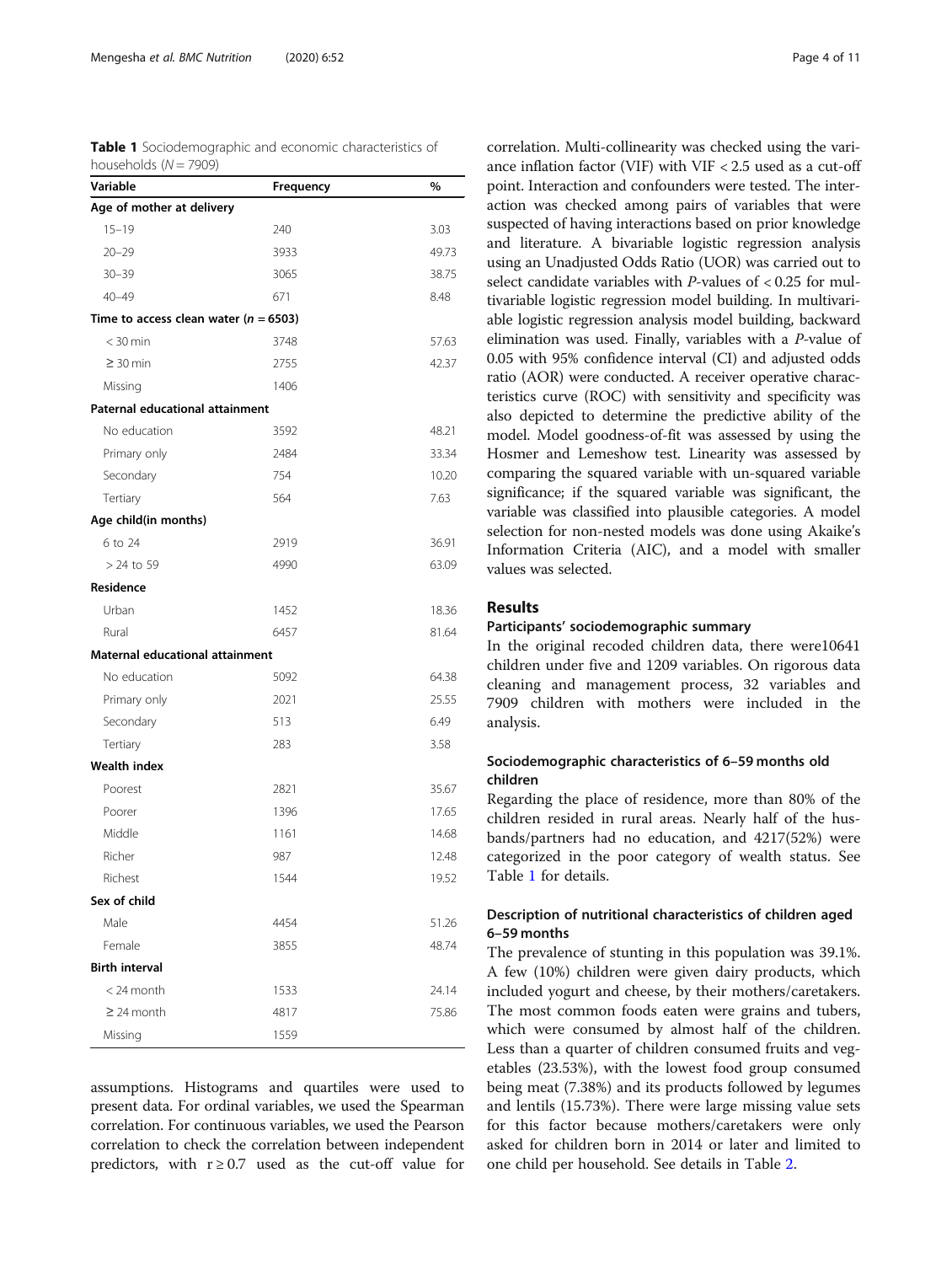<span id="page-4-0"></span>Table 2 Nutritional and clinical characteristics of mothers and

| children 6-59 months                               |       |       |
|----------------------------------------------------|-------|-------|
| Variable                                           | Freq. | %     |
| <b>Stunting</b>                                    |       |       |
| Yes                                                | 3101  | 39.21 |
| No                                                 | 4808  | 60.79 |
| Dairy products ( $n = 4770$ )                      |       |       |
| No                                                 | 3929  | 82.36 |
| Yes                                                | 841   | 17.64 |
| Missing                                            | 3139  |       |
| Grains, roots, and tubers (Gratube) ( $n = 4770$ ) |       |       |
| No                                                 | 2333  | 48.9  |
| Yes                                                | 2437  | 51.1  |
| Missing                                            | 3139  |       |
| Fruits and vegetables (Fruveg) ( $n = 4770$ )      |       |       |
| No                                                 | 3648  | 76.47 |
| Yes                                                | 1122  | 23.53 |
| Missing                                            | 3139  |       |
| Meat and its products ( $n = 4770$ )               |       |       |
| No                                                 | 4418  | 92.62 |
| Yes                                                | 352   | 7.38  |
| Missing                                            | 3139  |       |
| Legumes and lentils ( $n = 4770$ )                 |       |       |
| Yes                                                | 750   | 15.73 |
| No                                                 | 4020  | 84.27 |
| Missing                                            | 3139  |       |
| Size of child                                      |       |       |
| Large                                              | 2419  | 30.85 |
| Average                                            | 3353  | 42.77 |
| Small                                              | 2068  | 26.38 |
| Missing                                            | 69    |       |
| Maternal height                                    |       |       |
| $< 150$ cm                                         | 776   | 9.81  |
| $> = 150$ cm                                       | 7133  | 90.19 |
| Anemia level of the mother ( $n = 7609$ )          |       |       |
| Severe                                             | 126   | 1.64  |
| Moderate                                           | 730   | 9.48  |
| Mild                                               | 1795  | 23.32 |
| Not anemic                                         | 5046  | 65.56 |
| BMI <sup>a</sup> of mother                         |       |       |
| < 18.5                                             | 1921  | 24.29 |
| $18.5 - 24.9$                                      | 5174  | 65.42 |
| $\geq 25$                                          | 722   | 9.13  |
| Missing                                            | 92    | 1.16  |
| Anemia level of the child                          |       |       |
| Severe                                             | 300   | 3.94  |

| <b>Table 2</b> Nutritional and clinical characteristics of mothers and |  |  |  |
|------------------------------------------------------------------------|--|--|--|
| children 6–59 months (Continued)                                       |  |  |  |

| Variable                                            | Freq. | $\%$  |
|-----------------------------------------------------|-------|-------|
| Moderate                                            | 2455  | 32.22 |
| Mild                                                | 1812  | 23.78 |
| Not anemic                                          | 3052  | 40.06 |
| Missing                                             | 290   |       |
| Weight of child                                     |       |       |
| < 9.1 kg <sup>b</sup>                               | 1948  | 2463  |
| $\geq$ 9.1–11.1 kg                                  | 1964  | 2483  |
| $≥ 11.2 - 13.3$ kg                                  | 2005  | 2535  |
| $> 13.3$ kg                                         | 1992  | 2519  |
| <sup>a</sup> Body mass index; <sup>b</sup> kilogram |       |       |

#### Description of continuous variables

The average age of women who participated in the survey was 29.4 (6.5) years, and the average weight of the child during the survey was 11.3(2.8) kg (see Table 3 for details).

#### Correlation and linearity of independent variables

Simple Pearson correlation was conducted for continuous variables. However, Spearman correlation was used for ordered categorical variables. Based on these tests significant correlation was not obtained. The correlation was considered significant if r was above 70%. Based on this level, there was no significant correlation among the independent variables.

The linearity of selected independent variables was checked with weight of the child squared found to be significant in the model. The quadratic form of the variable was significant and considering this, the interaction term was included in the final model; however, it created instability in the model due to high collinearity with the normal variable (unsquared weight of the child). Therefore, the weight of the child was categorized into quartiles.

|  | <b>Table 3</b> Mean and standard deviation of continuous variables |  |
|--|--------------------------------------------------------------------|--|
|  | of children 6–59 months old in Ethiopia of 2016 EDHS               |  |

| Variable                                                | Mean  | SD <sup>b</sup> |
|---------------------------------------------------------|-------|-----------------|
| Age of mother ( $n = 7909$ ) in years                   | 29.45 | 6.5             |
| Time to access clean water ( $n = 6503$ ) in minutes    | 57.93 | 75.84           |
| Number of children ( $n = 7909$ )                       | 1.85  | 0.81            |
| Weight mother ( $n = 7820$ ) in kg                      | 51.7  | 9.29            |
| Height mother ( $n = 7821$ ) in m                       | 1.58  | 0.68            |
| BMI <sup>a</sup> mother (n = 7817) in kg/m <sup>2</sup> | 20.66 | 3.34            |
| Weight child ( $n = 7907$ ) in kg                       | 11.3  | 2.8             |
| Height of child ( $n = 7909$ ) in m                     | 0.85  | 0.116           |

<sup>a</sup>Body mass index;<sup>b</sup>standard deviation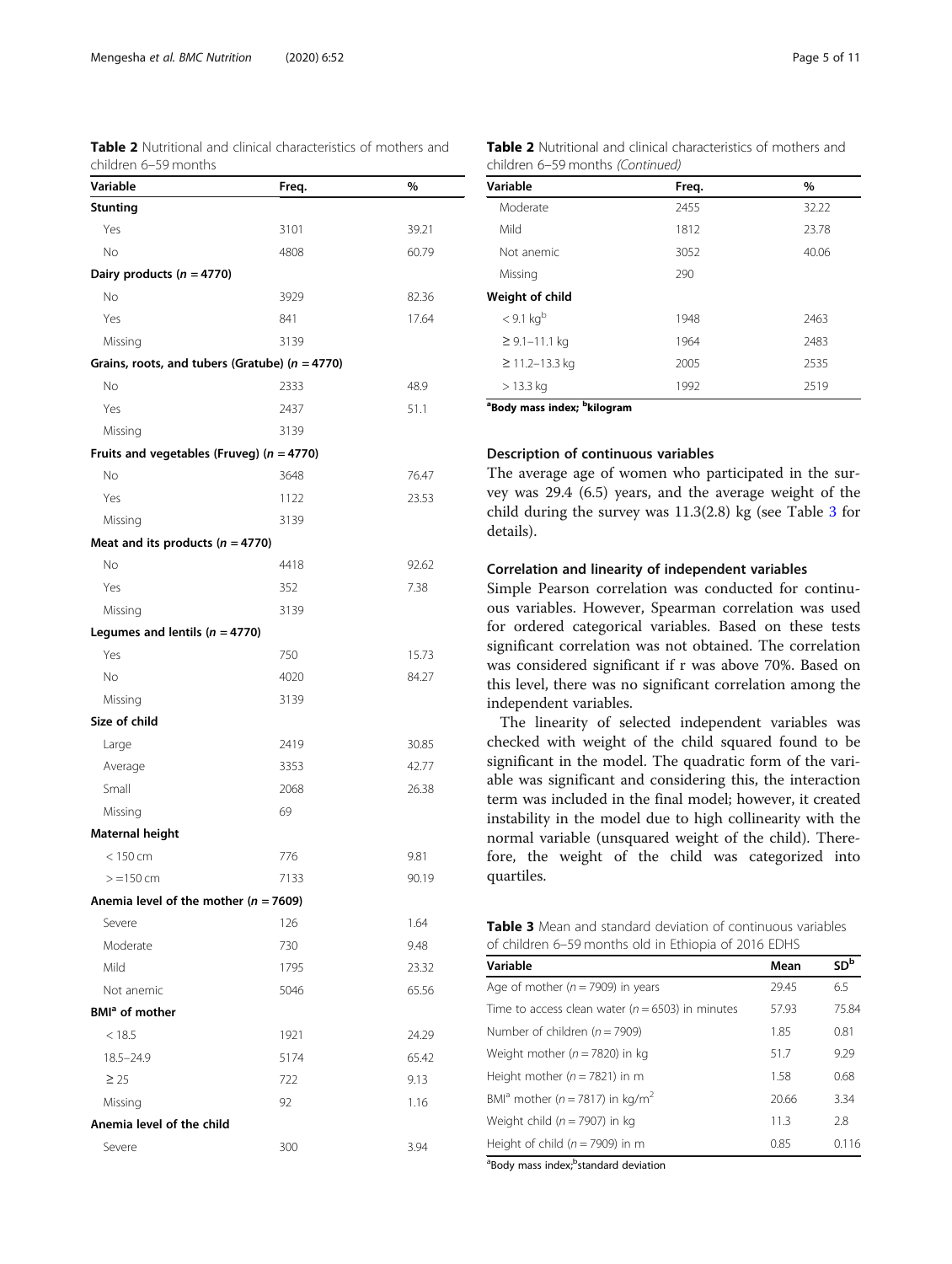#### Bivariable analysis and multi-collinearity

The bivariable analysis showed that maternal factors including height, anemia level, education, and BMI; child factors including age, anemia level, weight, sex, and size; paternal education; and place of residence (urban/rural) were significantly associated with stunting (see Table [4](#page-6-0)).

Based on restrictive multi-collinearity test values of  $\geq$ 2.5, there was no multi-collinearity between the independent variables found in this study.

#### Predictors of stunting

After a rigorous screening, steps were taken to select candidate variables, such as mothers' education because of a small number of observation in the third category and moderate correlation with husband education, all children food intake history (fruits and vegetables, grains, tubers and roots, lentils and legumes, meat groups and dairy products), birth intervals, and number of children were excluded because of missing values. Based on this screening, after wealth and anemia of the child were excluded during model building, while maternal height, child size, paternal education, age and sex of child, residence, BMI of the mother, anemia level of the mother, and weight of child were all independent predictors of stunting in our study.

Mothers who were below 150 cm tall were at a 2.01 times increased risk of having stunted children compared to mothers who were 150 cm or above (AOR: 2.01; CI: 1.76, 2.5). Age of the child and weight of the child during the interview were strong factors associated with stunting. Children aged 24 to 59 months were at a 9.71 times higher risk of being stunted compared to younger children aged 6 to 24 months old (AOR: 9.71; CI: 8.07,11.6). Similarly, children weighing less than 9.1 kg were at 27.86 odds of being stunted compared to those weighing 23.3 kg and above. From the sociodemographic determinants, living in a rural area increases the odds of stunting by 30% than living in the urban areas (AOR: 1.3; CI: 1.09, 1.54). From the unavoidable factors, sex of the child, being male, increase the odds of stunting by 40% than their female counterparts (AOR: 1.4; CI: 1.26, 1.56)[see Table [5](#page-8-0) for details].

#### Result of interaction test in the final model

There was no significant interaction found among the independent factors affecting stunting. Interaction was tested based on previous literature and knowledge of the subject matter. Interaction was tested between age of the child and weight of the child, education and anemia level, height of the mother and BMI.

## Goodness of fit of the model

The model developed in this study fits the data well  $(P = 0.85)$ . We choose the Hosmer and Lemeshow goodness fit test because our study contained too many categories, and the number of unique profiles were 1823.

#### Predictive ability of the model

Comparing different non-nested models Non-nested models were compared using AIC value for select continuous variables like the weight of the child versus the categorical weight of child; the height of mother in meters versus categorized height of the mother, and age of the child in months versus categorical age in months. We chose a model with the smaller AIC value which, in this case, was the categorized form of the variables (Fig. [1\)](#page-8-0).

#### **Discussion**

The aim of this study was to model the predictors of stunting using a dataset that is representative of the nation, and the findings could possibly be put in to practice. To the best of our knowledge, this is the first study that analyzed the 2016 EDHS and considered nutritional factors and dietary patterns, developed a model, and rigorously tested for its fitness. The model will open the door for future studies to be conducted and improve the Area under the curve (AUC), sensitivity and specificity of the model by including other important factors that are not measured in this study. Therefore, the prevalence of stunting in included children of 6 to 59 months found to be 39.1%. More importantly, we found that children aged above 24 months, low weight, small size, being male at birth, short maternal stature, overweight and obese maternal status, rural residence, no education and primary education of husband, and mild anemia of the mother were predictors of stunting. Among this child age, low weight, and maternal stature were the strongest predictors with AOR above 2.

Child age above 24–59 months was strongly associated with stunting with the AOR above 2. A number of studies have found similar associations [[14,](#page-10-0) [17,](#page-10-0) [19](#page-10-0)]. This evidence corroborates that stunting is malnutrition, which starts during pregnancy and continues until the second year of life with the most frequent appearance after the second year of life [\[6](#page-9-0)]. However, this finding does not mean intervening after the second year of life is not effective as there are numerous immediate avoidable factors that, if intervened, may reduce the effects of stunting after the second year of life. Studies have shown that factors associated with stunting in late childhood and adolescence are different, and there are other windows of opportunities to stop chronic malnutrition if the first 1000 years window is missed [\[30](#page-10-0)]. Regardless, our study finding reaffirms that, to reduce stunting, intervention strategies ideally will focus on the child before 24 months.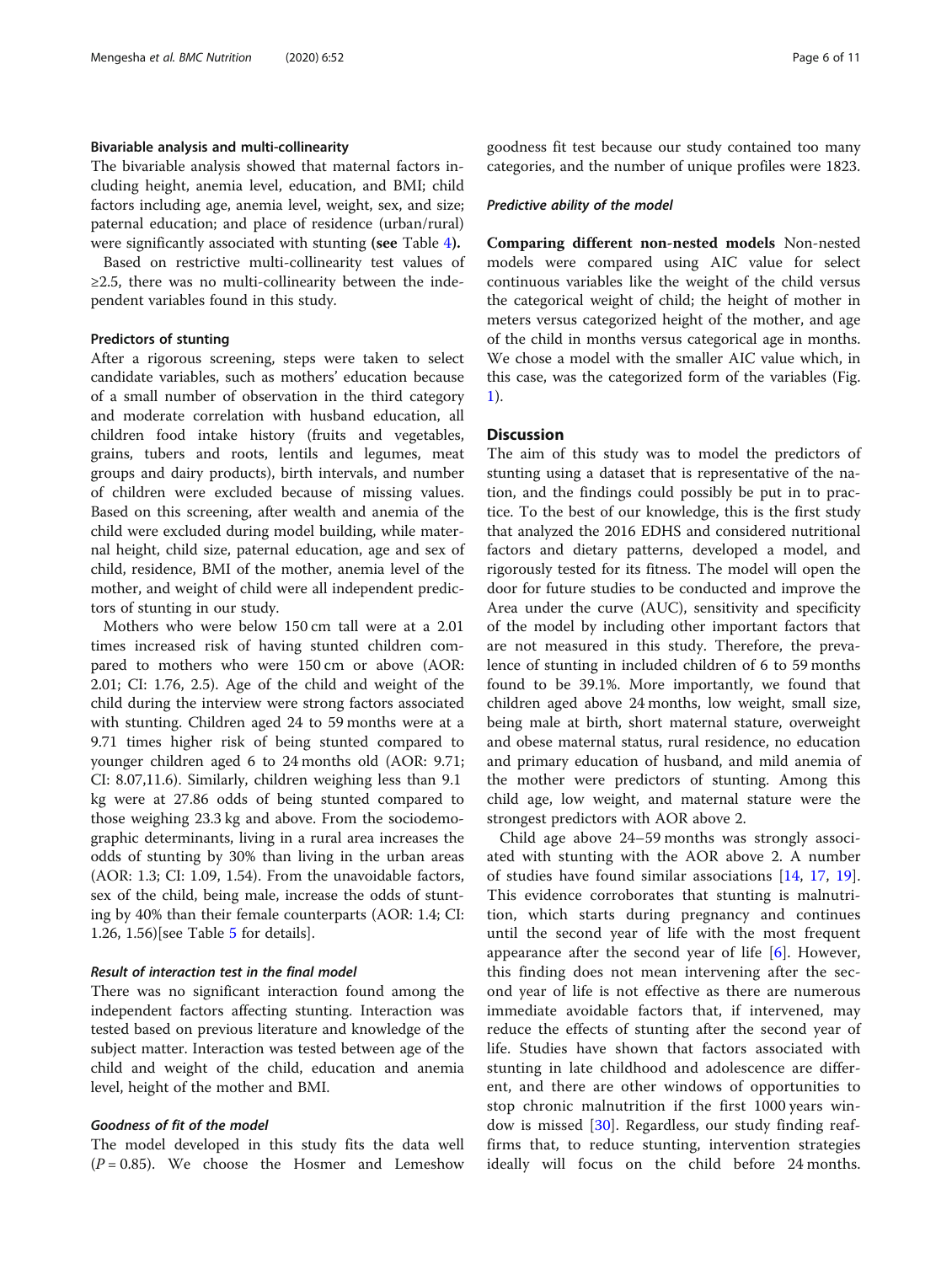<span id="page-6-0"></span>

| Table 4 Bi-variable analysis and cross-tabulation of the outcome variable versus the covariates in children of age 6–59 months using |  |  |
|--------------------------------------------------------------------------------------------------------------------------------------|--|--|
| 2016 EDHS dataset                                                                                                                    |  |  |

| Variable                    | <b>Stunting</b> |              | <b>UOR</b> | 95%CI         | P-value  |
|-----------------------------|-----------------|--------------|------------|---------------|----------|
|                             | No, freq(%)     | Yes, freq(%) |            |               |          |
| Age of mother               |                 |              |            |               |          |
| $15 - 19$                   | 138(1.74)       | 102(1.29)    | ref        | ref           |          |
| $20 - 29$                   | 2404(30.4)      | 1529(19.33)  | 1.16       | 0.89,1.51     | 0.22     |
| $30 - 39$                   | 1866(23.59)     | 1199(15.16)  | 1.15       | 0.88, 1.5     | 0.33     |
| $40 - 49$                   | 400(5.06)       | 271(3.43)    | 1.09       | 0.80,1.47     | 0.91     |
| Overall $p$ -value = 0.643  |                 |              |            |               |          |
| Maternal height             |                 |              |            |               |          |
| $\geq 150$ cm               | 4461(56.4)      | 2672(33.78)  | ref        | ref           | ref      |
| $< 150$ cm                  | 347(4.39)       | 429(5.42)    | 2.06       | $1.77 - 2.39$ | < 0.0001 |
| Anemia level of the mother  |                 |              |            |               |          |
| Severe                      | 78(1.01)        | 48(0.62)     | 1.008      | 0.7, 1.45     | 0.96     |
| Moderate                    | 428(5.56)       | 302(3.92)    | 1.15       | 0.98,1.35     | 0.07     |
| Mild                        | 1036(13.46)     | 759(9.86)    | 1.2        | 1.07,1.33     | 0.0011   |
| Not anemic                  | 3133(40.7)      | 1913(24.85)  | ref        | ref           | ref      |
| Anemia level of child       |                 |              |            |               |          |
| Severe                      | 135(1.77)       | 165(2.17)    | 2.2        | 1.73,2.79     | < 0.0001 |
| Moderate                    | 1425(18.7)      | 1030(13.52)  | 1.3        | 1.16,1.45     | < 0.0001 |
| Mild                        | 1075(14.11)     | 737(9.67)    | 1.23       | 1.09,1.39     | 0.0006   |
| Non-anemic                  | 1962(25.75)     | 1090(14.31)  | ref        | ref           | ref      |
| Overall $P$ -value = 0.0069 |                 |              |            |               |          |
| Child size                  |                 |              |            |               |          |
| Large                       | 1608(20.51)     | 811(10.34)   | ref        | ref           |          |
| Average                     | 2059(26.26)     | 1294(16.51)  | 1.24       | 1.11,1.39     | < 0.0001 |
| Small                       | 1099(14.02)     | 969(12.36)   | 1.74       | 1.54,1.97     | < 0.0001 |
| <b>Paternal education</b>   |                 |              |            |               |          |
| No education                | 1993(26.95)     | 1599(21.63)  | 2.87       | 2.33,3.55     | < 0.0001 |
| Primary                     | 1537(20.79)     | 947(12.81)   | 2.2        | 1.78,2.74     | < 0.0001 |
| Secondary                   | 525(7.10)       | 229(3.10)    | 1.56       | 1.21,2.01     | 0.0005   |
| Tertiary                    | 441(5.96)       | 123(1.66)    | ref        | ref           |          |
| <b>Maternal education</b>   |                 |              |            |               |          |
| No education                | 2899(36.65)     | 2193(27.73)  | 4.22       | 3.03,5.86     | < 0.0001 |
| Primary                     | 1281(16.26)     | 740(9.36)    | 3.22       | 2.3,4.5       | < 0.0001 |
| Secondary                   | 388(4.91)       | 125(1.58)    | 1.79       | 1.22,2.63     | 0.0026   |
| Tertiary                    | 240(3.03)       | 43(0.54)     | ref        | ref           |          |
| Age child                   |                 |              |            |               |          |
| 6 to 24 months              | 2017(25.5)      | 902(11.4)    | ref        | ref           |          |
| $\geq$ 24 to 59             | 2791(35.29)     | 2199(27.8)   | 1.76       | 1.6,1.94      | < 0.0001 |
| <b>Wealth index</b>         |                 |              |            |               |          |
| Poor                        | 2321(29.35)     | 1896(23.97)  | 1.98       | 1.78,2.2      | < 0.0001 |
| Average                     | 695(8.79)       | 466(5.890    | 1.62       | 1.4,1.88      | < 0.0001 |
| Rich                        | 1792(22.66)     | 739(9.34)    | ref        | ref           |          |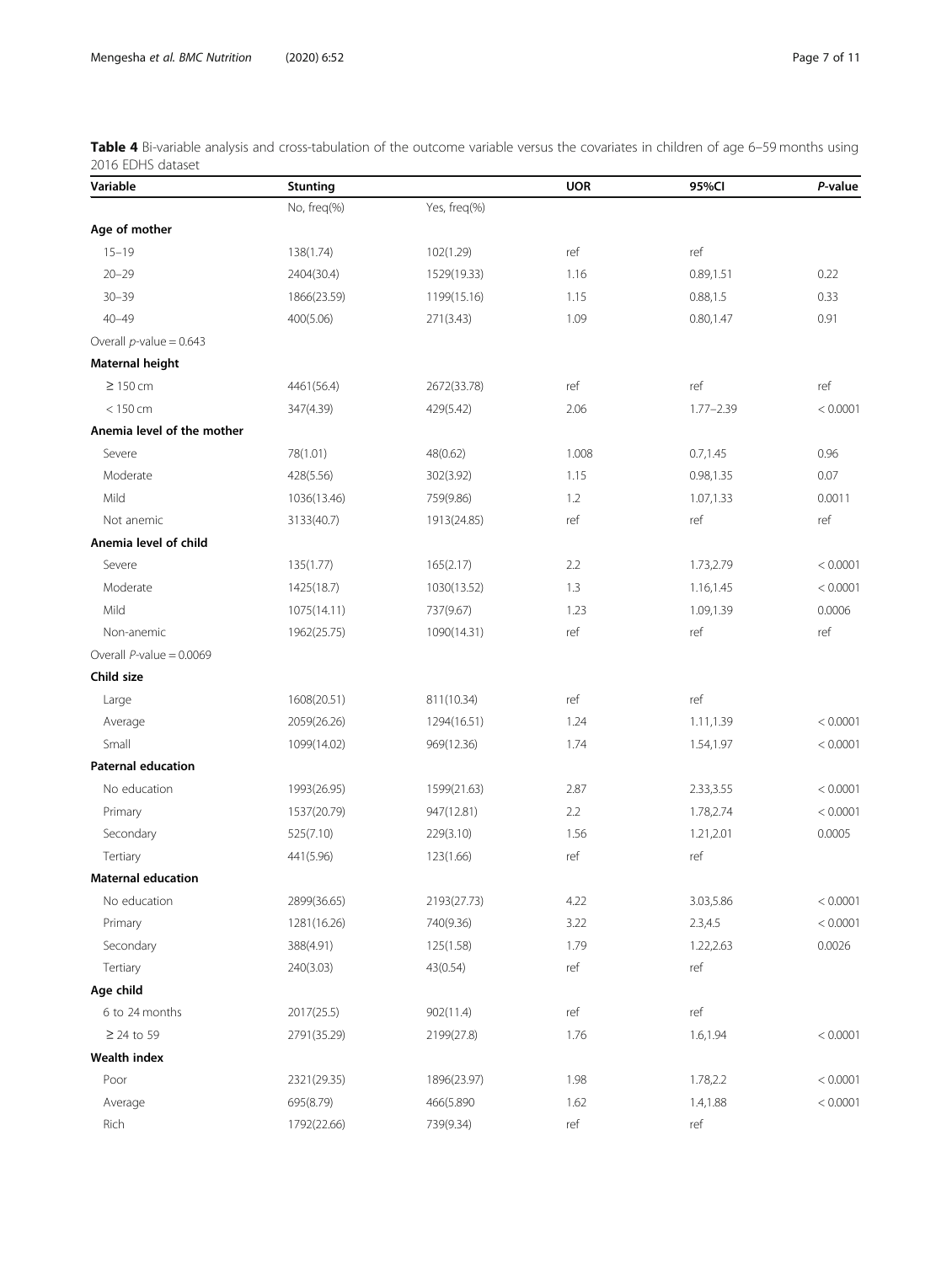| Variable                    | <b>Stunting</b>         |              | <b>UOR</b> | 95%CI     | P-value  |
|-----------------------------|-------------------------|--------------|------------|-----------|----------|
| Sex of child                |                         |              |            |           |          |
| Male                        | 2400(30.35)             | 1654(20.91)  | 1.14       | 1.04,1.25 | 0.003    |
| Female                      | 2408(30.45)             | 1,447,918.3) | ref        | ref       |          |
| Residence                   |                         |              |            |           |          |
| Urban                       | 1076(13.6)              | 376(4.75)    | ref        | ref       |          |
| Rural                       | 3732(47.19)             | 2725(34.45)  | 2.09       | 1.84,2.37 | < 0.0001 |
| <b>BMI</b> of mother        |                         |              |            |           |          |
| < 18.5                      | 1094(14)                | 827(10.58)   | 1.13       | 1.02,1.26 | 0.018    |
| $\geq$ 18.5-24.9            | 3107(39.75)             | 2067(26.44)  | ref        | ref       |          |
| $\geq$ 25                   | 556(7.11)               | 166(2.12)    | 0.44       | 0.37,0.53 | < 0.0001 |
| Weight child                |                         |              |            |           |          |
| < 9.1                       | 1117(14.12)             | 830(10.51)   | 3.81       | 3.28,4.42 |          |
| $\geq 9.1 - 11.2$           | 956(12.09)              | 1008(12.74)  | 5.4        | 4.66,6.27 |          |
| $\geq$ 11.2-13.3            | 1068(13.5)              | 937(11.85)   | 4.5        | 3.88,5.21 |          |
| > 13.3                      | 1667(21.08)             | 325(4.11)    | ref        | ref       |          |
| <b>Continuous variables</b> | <b>B-coefficient CI</b> |              | P-value    |           |          |
| Age of mother               | 1.003                   | 0.997,1.01   | 0.325      |           |          |
| Weight of child             | 0.983                   | 0.981, 0.985 | 0.0001     |           |          |
| Height of mother            | 0.995                   | 0.994,0.995  | < 0.0001   |           |          |

Table 4 Bi-variable analysis and cross-tabulation of the outcome variable versus the covariates in children of age 6–59 months using 2016 EDHS dataset (Continued)

UOR unadjusted odds ratio, Freq frequency, CI confidence interval

Therefore, policies and interventions should focus on the first one thousand days to prevent the stunting incidence. Equally important, the period between 24 and 59 months is crucial to provide a personalized intervention, such as providing specific nutritional needs for children with stunting, to accelerate catchup growth.

The current weight of the child was the strongest predictor of stunting, according to the 2016 EDHS data. The continuous form of the variable was shown in a non-linear relationship (quadratic) with stunting. Consequently, the variable is categorized into quartiles. There are no previous studies that assessed the effect of child weight on stunting directly, although studies have shown that wasting (weight to height) is associated with stunting [\[22](#page-10-0), [23](#page-10-0)], low birth weight is associated with stunting  $[14]$  $[14]$ , and weight to-age are indicators which reflect cumulative effects of wasting and stunting [[11\]](#page-10-0). The association between child weight and stunting could be very strong because there are a few children with a large weight and being stunted at the same time; hence, this could inflate the association. Children's weights reflect body composition with a recent study finding that stunted mothers have low body composition, including small kidneys and other organs, are thin, and give birth to

small infants [[31\]](#page-10-0). The implication of this finding is that weight monitoring of children is critical in preventing and intervening in cases of stunting. Prospective future studies need to assess the effectiveness of weight monitoring overtime on stunting incidence.

Maternal stature was one of the independent predictors of stunting. Different study findings were in line with our findings [\[21](#page-10-0), [27](#page-10-0)]. Maternal stature reflects the intergenerational effects of stunting, maternal malnutrition, and its consequences on childhood outcomes [\[6](#page-9-0)]. This knowledge suggests that focusing on mothers of short stature might help in improving birth outcomes and in following-up of children after birth. However, the maternal stature cut-off point we used was arbitrary as there is no universally agreed cut-off point in the literature. Intuitively, the cut-off point should be locally derived as genetics may also have a role in determining one's height. This observation could be similarly applied to stunting's definition which might not be a perfect indicator of malnutrition as linear growth failure may be caused by different biological causes apart from inadequate nutrition [\[32\]](#page-10-0).

In addition, maternal BMI, rural residence, paternal education, being male, and child's size were important independent predictors. These findings are similar to those of recent literature [\[14](#page-10-0), [15,](#page-10-0) [19,](#page-10-0) [20,](#page-10-0) [24](#page-10-0)].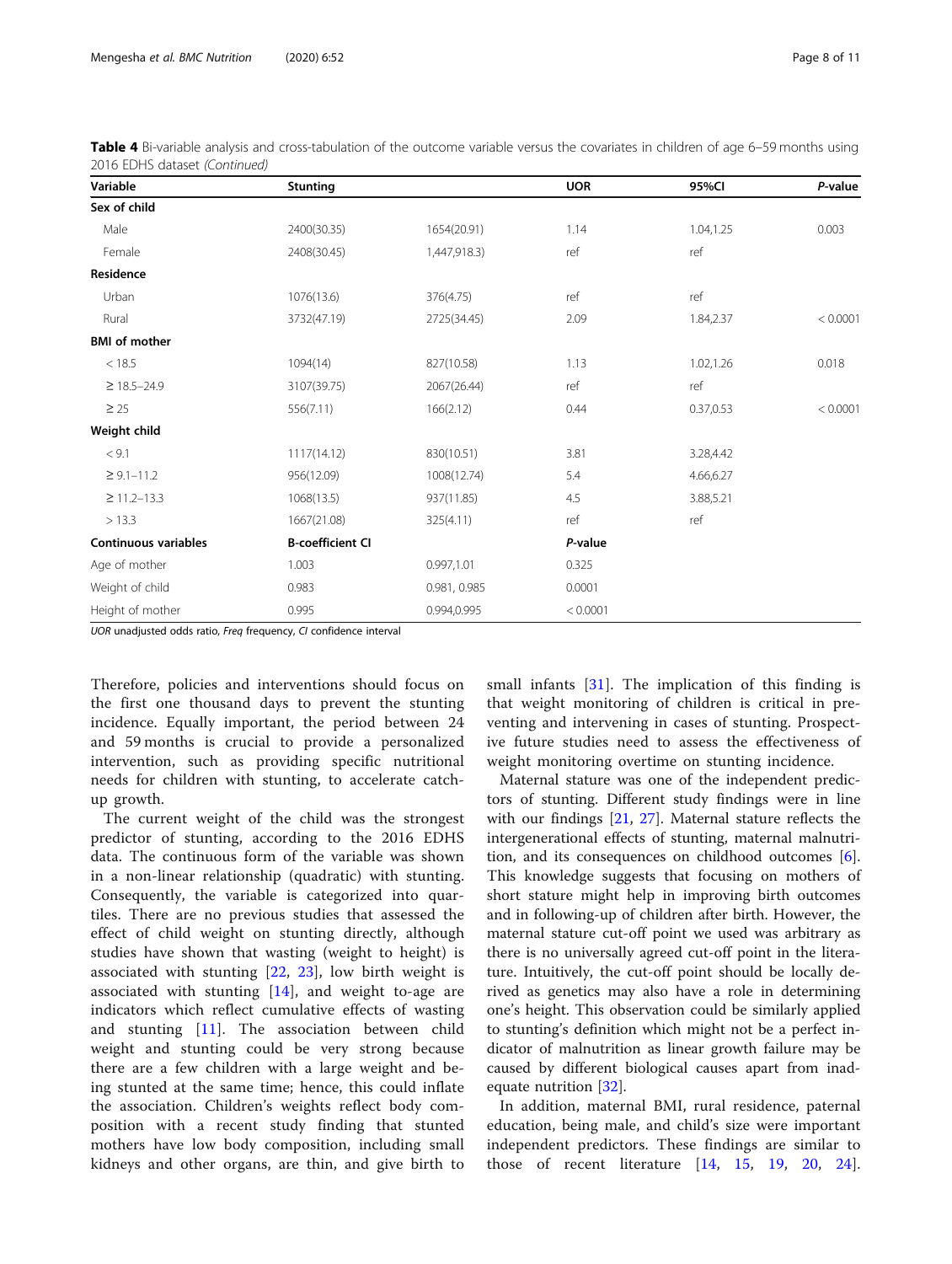<span id="page-8-0"></span>Table 5 Multivariable analysis of variables included in the final model of children age between 6 months and 59 months included in 2016 EDHS

| Variable                  | <b>AOR</b> | 95%CI       |
|---------------------------|------------|-------------|
| Maternal height           |            |             |
| $\geq$ 150 cm             | Ref        | Ref         |
| $< 150$ cm                | 2.01       | 1.76,2.5    |
| Child size                |            |             |
| Large                     | Ref        | ref         |
| Average                   | 1.12       | 0.98,1.27   |
| Small                     | 1.38       | 1.19,1.59   |
| <b>Paternal education</b> |            |             |
| No education              | 1.79       | 1.39,2.3    |
| Primary                   | 1.62       | 1.25,2.1    |
| secondary                 | 1.32       | 0.99,1.77   |
| tertiary                  | Ref        | ref         |
| Age child                 |            |             |
| 6 to 24 months            | Ref        | ref         |
| $> 24$ to 59 months       | 9.71       | 8.07,11.6   |
| Sex of child              |            |             |
| Male                      | 1.4        | 1.26,1.56   |
| Female                    | ref        | ref         |
| Residence                 |            |             |
| Urban                     | ref        | ref         |
| Rural                     | 1.3        | 1.09,1.54   |
| <b>BMI</b> of mother      |            |             |
| < 18.5                    | 1.02       | 0.9, 1.16   |
| $\geq$ 18.5-24.9          | ref        | ref         |
| $\geq$ 25-29.9            | 0.69       | 0.54,0.89   |
| $\geq 30$                 | 0.59       | 0.37, 0.94  |
| Anemia level of mother    |            |             |
| Severe                    | 0.73       | 0.48, 1.11  |
| Moderate                  | 0.92       | 0.76, 1.11  |
| Mild                      | 1.14       | 1.1, 1.3    |
| Not anemic                | ref        | ref         |
| Weight of child           |            |             |
| < 9.1                     | 27.8       | 21.8,35.38  |
| 9.1 to 11.2               | 15.64      | 12.91,18.95 |
| 11.2 to 13.3              | 5.19       | 4.41,6.10   |
| >13.3                     | ref        | ref         |

AOR Adjusted odds ratio, CI confidence interval, BMI Body mass index

Although there is some contrasting evidence regarding the association of sex with stunting  $[14]$  $[14]$ , most studies' findings indicated male children are more likely to be affected by stunting [[15,](#page-10-0) [16,](#page-10-0) [19](#page-10-0), [26](#page-10-0)], which could be due to biological or metabolic



differences across sexes [[33](#page-10-0)]. A meta-analysis of 16 demography health surveys conducted in SSA concluded that male children under 5 years of age are more likely to become stunted than females, which might suggest that boys are more vulnerable to health inequalities than their female counterparts in the same age groups  $[34]$  $[34]$ . Further studies are required to uncover the reason behind this finding. Policies and interventions that on stunting reduction need to place a due emphasis on gender differentials.

Education is also a well-established factor for the likelihood stunting. Previous studies have found a similar association [[19,](#page-10-0) [26](#page-10-0)]. Stunting is a complex problem correlated with the socioeconomic level of a society and a nation at large. Achieving the sustainable development goals is addressing the problem of stunting indirectly [[35\]](#page-10-0). However, since stunting affects generations, hundreds of millions of individuals are already stunted, so intervention strategies should focus not only first 1000 years but also on these different population groups to stop the stunting syndrome as there might be other windows of opportunities for intervention [[30\]](#page-10-0).

The prevalence of stunting has decreased by about 1% every year from 58% in 2000 to 38% in 2016 [[11](#page-10-0), [36](#page-10-0)] and unexpectedly has shown almost no reduction between 2016 and 2019 at 37% [\[11](#page-10-0), [12\]](#page-10-0). It has increased in some regions of Ethiopia, such as in Tigray region; it has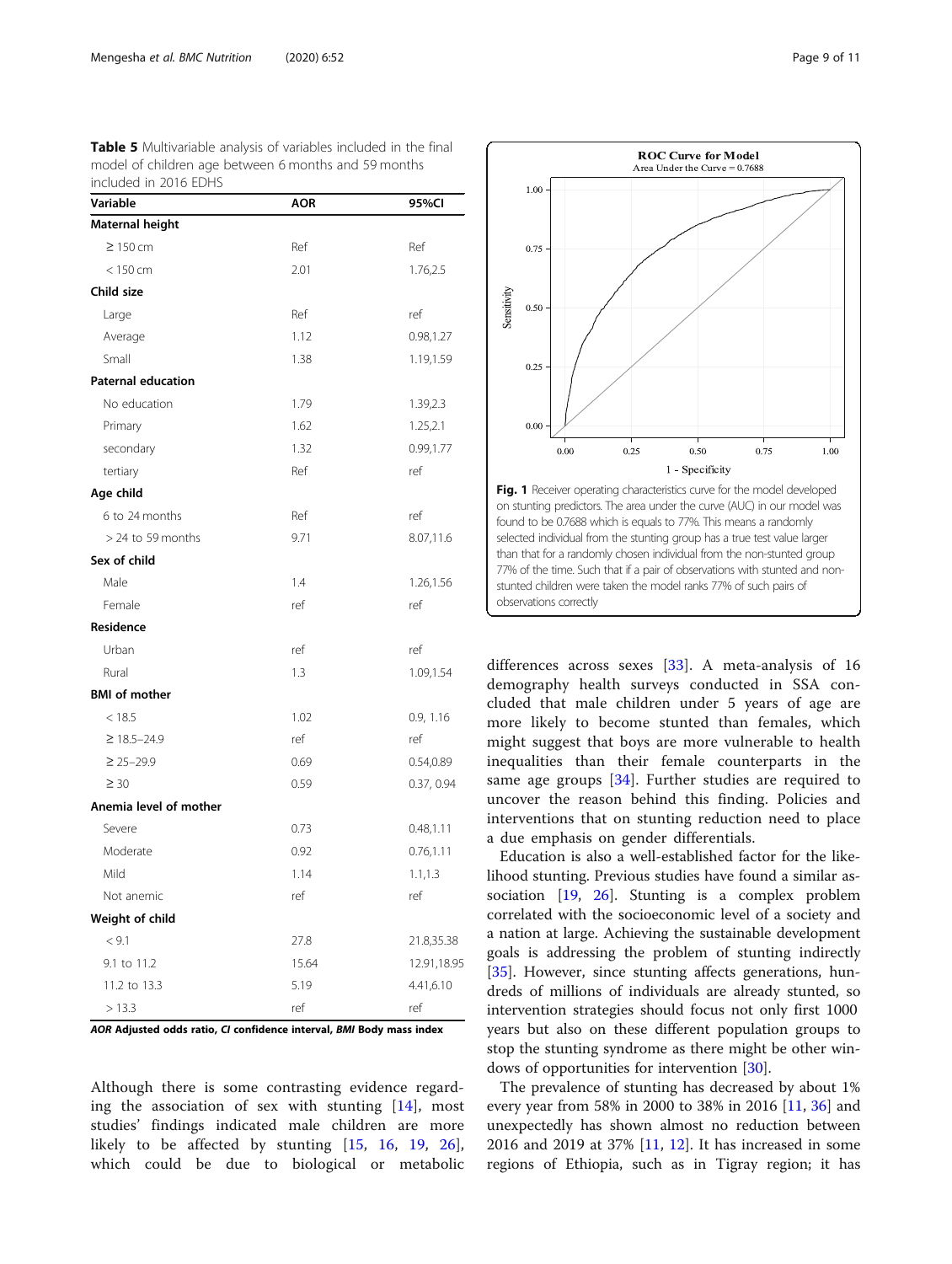<span id="page-9-0"></span>increased by almost 10% from 38% in 2016 to 48.7% 2019 [\[11](#page-10-0), [12\]](#page-10-0). This probably indicates the failure to design workable policies and locally based interventions. Particularly, data on dietary intake were not collected and analyzed in previous demographic surveys. Therefore, this study gives an important insight to design programs and policies based on the local evidence to prevent and address stunting.

The main limitation of this study is missing data on some variables, especially with respect to our intent to include all nutritional factors, including dietary habits which was limited due to missing data (almost 40%) in the EDHS data set. Multiple imputation was beyond the scope this analysis. Moreover, AUC of the model we developed is not high because of missing or unmeasured variables which indicate the need for future supportive studies to improve its predictive ability. However, it evident from the descriptive statistics that, on average, very few (i.e., one in five of children) received adequate and diverse nutrition which included grains, animal and plant-based proteins, fruits and vegetables.

#### Conclusion

Our model indicates that being born male, being from a mother of short stature, living in a rural area, small child size, mother with mild anemia, father with no education or primary education only, low weight of the child, and over 24 months of age increases the likelihood of stunting. On the other hand, being born to an overweight or obese mother decreases the likelihood of stunting.

The model fits the data very well with an AUC of 77%. Improving the nutritional and socioeconomic status of women pre-pregnancy and during pregnancy might reduce the burden of stunting.

Future studies are needed which focus on determining the association between body composition of the mother, medical conditions, and childhood stunting, finding another window of opportunity to minimize/ reverse the consequences in already stunted children, and impact of low child weight should receive due emphasis on future endeavors of reducing chronic malnutrition. Moreover, we recommend the DHS to include more robust, and a contextually customized objective dietary/ nutritional patterns questionnaires in upcoming surveys.

#### Supplementary information

Supplementary information accompanies this paper at [https://doi.org/10.](https://doi.org/10.1186/s40795-020-00378-z) [1186/s40795-020-00378-z.](https://doi.org/10.1186/s40795-020-00378-z)

Additional file 1: Table 1. EDHS variable codes, and explanation of variables included to this study. Additional file 2.

#### Abbreviations

AUC: Area under the curve; AIC: Akaike information criteria; BMI: Body mass index; EDHS: Ethiopian demographic health survey; ROC: Receiver operating curve; SD: Standard deviation; SSA: Sub-Saharan Africa; VIF: Variance inflation factor

#### Acknowledgments

We are thankful to DHS program coordinators for granting access to EDHS.

#### Authors' contributions

HGM: conceived the study, analyzed the data, wrote the draft manuscript and revised; HV: contributed to critical review and revision of the manuscript; CF: contributed in reviewing the manuscript, statistical review and edits; PP: participated in design, review and drafting the manuscript. The author(s) read and approved the final manuscript.

#### Funding

The authors did not receive any funding for preparation or publication of this manuscript.

#### Availability of data and materials

The data we analyzed in this study are publicly available at [https://www.](https://www.dhsprogram.com/data/dataset/Ethiopia_Standard-DHS_2016.cfm?flag=0) [dhsprogram.com/data/dataset/Ethiopia\\_Standard-DHS\\_2016.cfm?flag=0](https://www.dhsprogram.com/data/dataset/Ethiopia_Standard-DHS_2016.cfm?flag=0).

#### Ethics approval and consent to participate

The protocol for the 2016 EDHS was approved by the Institutional Review Board (IRB) of ICF and the National Ethics Review Committee at the Ministry of Science and Technology. The authors obtained permission from the DHS program to download and use the data for this analysis.

#### Consent for publication

Not applicable.

#### Competing interests

The authors declared that there are no any competing interests.

#### Author details

<sup>1</sup>School of Public Health, University of Saskatchewan, Saskatoon, SK, Canada. <sup>2</sup> Adigrat University, College of Medicine and Health Sciences, Adigrat Ethiopia. <sup>3</sup>College of Pharmacy and Nutrition, University of Saskatchewan, Saskatoon, SK, Canada. <sup>4</sup>College of Nursing, University of Saskatchewan, Saskatoon, SK, Canada. <sup>5</sup>Adjunct Nelson Mandela African Institute of Science and Technology, Arusha, Tanzania.

#### Received: 15 July 2020 Accepted: 3 September 2020 Published online: 22 September 2020

#### References

- 1. Woldehanna T, Jere RB, Araya MW. The effect of early childhood stunting on children's cognitive achievements: evidence from young lives Ethiopia. Ethiop J Heal Dev. 2017;31(2):75–84.
- 2. Dewey KG, Begum K. Long-term consequences of stunting in early life. Matern Child Nutr. 2011;7:5–18.
- 3. de Onis M, Onyango A, Borghi E, Siyam A, Blössner M, Lutter C, et al. Worldwide implementation of the WHO child growth standards. SN Public Health Nutr. 2012;15:1603–10.
- 4. Black RE, Allen LH, Bhutta ZA, Caulfield LE, Onis M, Ezzati M, et al. Maternal and child under nutrition: global and regional exposures and health consequences. Lancet. 2008;371:243–60.
- 5. Grantham-McGregor S, Cheung YB, Cueto S, Glewwe P, Richter L. Child development in developing countries: developmental potential in the first 5 years for children in developing countries. Lancet. 2007;369:60–70.
- 6. Prendergast AJ, Humphrey JH. The stunting syndrome in developing countries Paediatrics and International Child Health 2014; 34(4): 250–265.
- 7. Yadav DK, Gupta N, Shrestha N. An assessment of nutritional status of children less than 3 years in rural areas of Mahottari district of Nepal. Int J Med Res Health Sci. 2014;3(3):597–603.
- 8. UNICEF/WHO/World Bank group joint malnutrition estimate. Levels and Trends in Child Malnutrition. Key findings of the 2018 edition.
- 9. WHO Multicenter Growth Reference Study Group. WHO child growth standards: length/ height-for-age, weight-for-age, weight-for-length, weight-